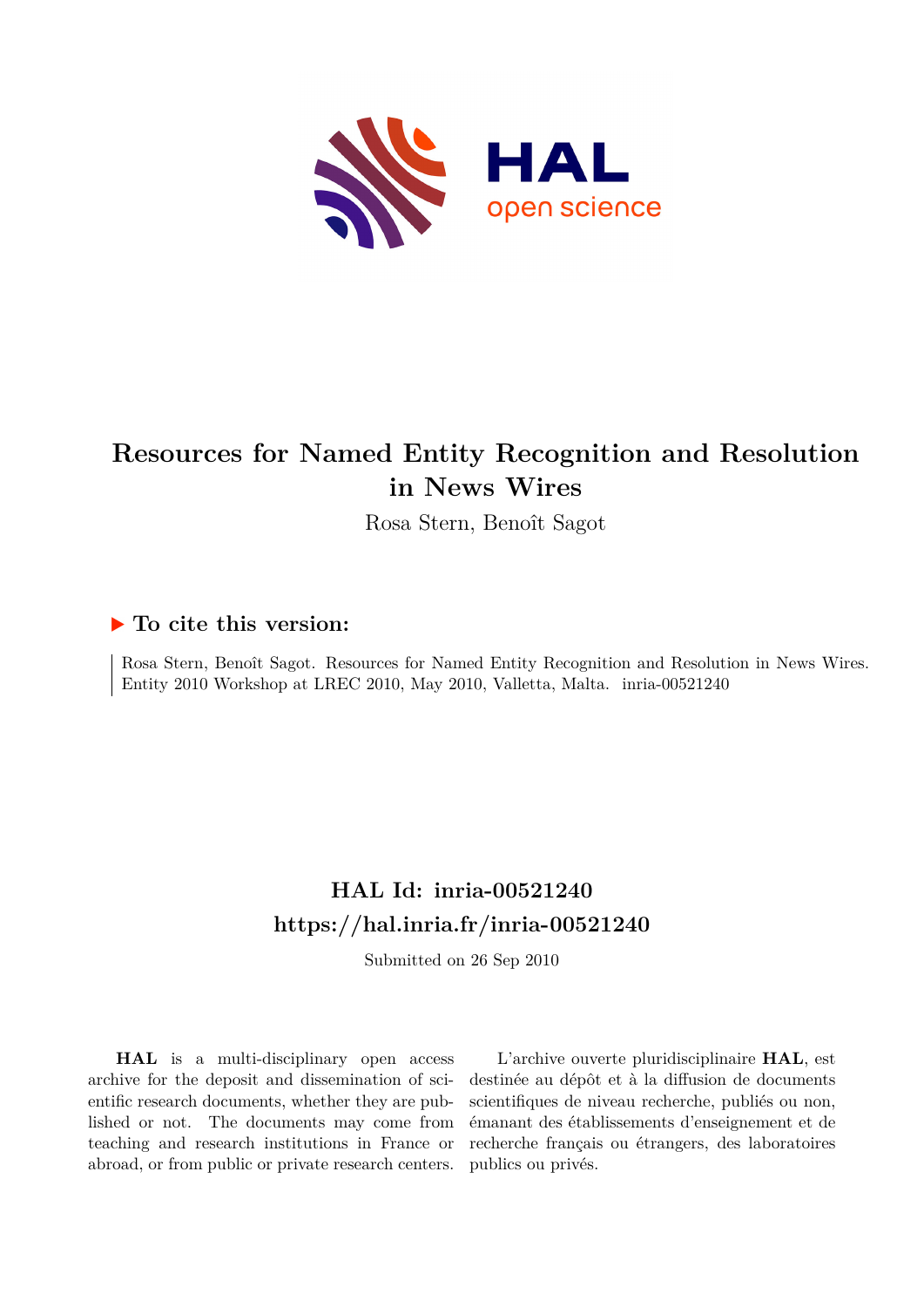## Resources for Named Entity Recognition and Resolution in News Wires

Rosa Stern<sup>1,2</sup> and Benoît Sagot<sup>1</sup>

1. Alpage, INRIA Paris-Rocquencourt & Université Paris 7, 30 rue du Château des Rentiers, 75013 Paris, France

2. Agence France-Presse – Medialab, 2 place de la Bourse, 75002 Paris, France

rosa.stern@afp.com, benoit.sagot@inria.fr

### Abstract

In the applicative context of news wire enrichment with metadata, named entity recognition plays an important role, but requires to be followed by a resolution module that maps named entity mentions to entries in a reference database. In this paper, we describe NP, the named entity module embedded in the SXPipe shallow processing chain, that we used for extracting information from French news wires from the Agence France-Presse. We describe the construction of our reference database from freely available external resources, as well as our named entity detection, disambiguation and resolution modules. We also introduce a freely available and manually developped annotated corpus designed for the evaluation of named entity recognition and resolution tools, and provide evaluation figures for NP.

## 1. Overview

## 1.1. Introduction

Reference resolution is a challenge any named entity recognition system (henceforth NER) is confronted with as soon as its integration within the frame of a real application is in question. As studies like [Blume, 2005] have stated, reference resolution is obviously beneficial, necessary indeed, for an application involving NER in the prospect of exploiting information provided by named entities (henceforth NE) detected throughout data. Identification of certain text segments as NE phrases doesn't bring the whole information conveyed by NE usage without this segment — or mention — being linked to an extra-textual reference. Any particular application needing this association assumes the existence of such references, or more precisely of a reference resource to be the target of this linking.

After reviewing some considerations which are of importance in the development of an NER and resolution system, we present the application context of our research, which involves a dedicated reference base (section 2.). The creation and maintenance of the latter depends on the performance and functionalities of the system described in section 3., which addresses both entity recognition and reference resolution in a modular yet integrated fashion, applied to data in French. While the NER module (section 3.2.) involves some features which are peculiar to French and must be adapted in order to handle other languages, the resolution module presented in 3.3. is not language specific and is portable in the different steps of the system's evolution. Our system's development has lead to the creation of an evaluation resource, presented in section 5. along with results and future work outline.

### 1.2. Reference ambiguity

As done in the frame of ACE shared task [ACE08, 2008], NE mentions can be resolved to a unique reference through an identifier which disambiguate any linguistic metonymy or variation phenomena.

Entity resolution indeed consists of assigning a reference to phrases detected in texts as named entities mentions. In order to address this task within an NER system, the limits of classical entity classifications through static type categories have to be stressed (as in [Poibeau, 2005] or [Murgatroyd, 2008]). Such limits concern cases like metonymy ("I've read Proust and didn't like it"), precise oganization typing ("The UN will act on this violation"), entity inclusion in complex entities ("Kennedy Airport"). These cases illustrate the similarity between the polysemic behaviours of NEs and terms [Brun et al., 2009b]. The handling of entity reference in any NER system therefore implies the integration of extra-linguistic values of NEs, which is not necessarily obvious in their linguistic usage. Those characteristics of NE mentions make entity reference more subtle than a one-to-one matching between a detected phrase in texts and an identifier. In particular, the typing of NE mentions at the textual level must both guide the resolution process and avoid confusion. In the case of "Proust" in the above example, the fact that this particular mention doesn't refer to the person identified as the French writer *Marcel Proust* but, by metonymy, to his work raises the issue of the actual reference of this mention. Whether it should be resolved to the person *Marcel Proust* or not is a decision to be made in the context of the particular final application, but the linking of this mention to this reference must at least be detected and stated by the system. In the case of "Kennedy Airport", it is more obvious that the correct typing of this entity mention (type *facility*) should prevent any reference resolution to the person *J.F. Kennedy*. NE mentions found in texts can thus be treated as ambiguous occurences which an appropriate tool, such as described in section 3.3., can resolve to an identifier after a more general detection phase by taking into account several relevant elements given by the text about the extralinguistic context of those occurences.

The other challenging aspect of entity reference, not without many connexions with the problem of polysemy,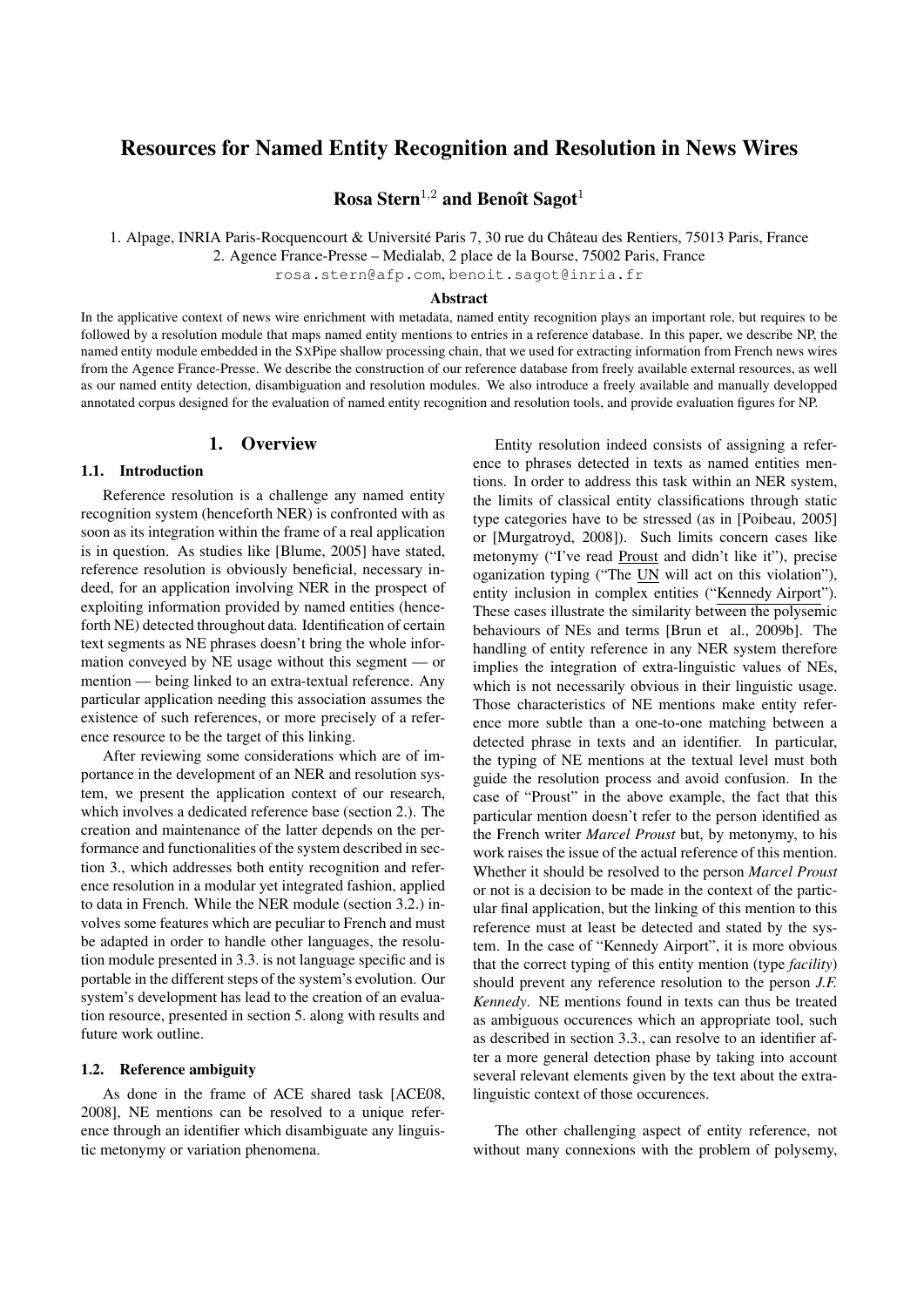is the multiplicity of ways available to refer to a particular entity on a linguistic and textual level (i.e. a form of synonymy). Whether graphic or grammatical variants are in question (as "Mr Obama", "B. Obama" or "He", "The US president" for Barack Obama), such configurations raise the issue of an obvious matching between a mention of a NE and an identifier. Whereas the case of graphic variants are relatively easy to predict and handle within a surface analysis based tool, the grammatical anaphoras and coreferences demand to be resolved at a a deeper and more complex analysis level.

## 2. Application Context

## 2.1. Information Enrichment with Metadata

Alpage and the Agence France Presse (AFP) Medialab department have been involved in several projects dealing with information extraction from news wires and enrichment of AFP's production. One of the main prospect of this research is to build a general and standardized reference base of metadata used in the production of news. By indexing news wires according to this resource, a structured and coherent production enrichment would be possible. This would then help for the improvment of various applications specific to a press agency, such as the filtering of the news production with customer-specific parameters or documentation tasks through information research in archived news.

The NER system which we present here has already been integrated to the SAPIENS platform, which is a prototype of news wires exploitation for information retrieval and knowledge extraction, on the particular topic of quotations. SAPIENS allows for a full quotations detection by matching them with their author, i.e. NEs mentioned in news wires. The user can therefore select some name among the list of detected entities and consult the quotations made by the corresponding person, all grouped together or in the context of the original news wire and of other entities related to them.

## 2.2. Workflow

This information enrichment with metadata has two aspects: it involves on the one hand the detection of NE as they are considered a decisive kind of metadata for the description of news content; on the other hand, not the entire set of metadata detected is considered relevant for a reference base whose main purpose is to reflect a state of knowledge inferable from the news production. As such, entities detected in news texts are always relevant to the description of the particular item they were found in, whereas they are not always relevant to the general and high-level reference base. NER in this context must therefore handle reference resolution at two levels. The detection tool itself has access to various databases, designed for NER and containing references; the matching of detected entities to references in those databases is then followed by a lookup in the reference base. At this point it must check the obtained reference against the reference base records and do one of these two actions: link the entity to its matching record if it exists, or propose the entity as a candidate to the reference base. The NER system thus updates its resources every time it operates this confrontation: an entity which is actually a record of the reference base should never be skipped, whereas a candidate entity rejected as a reference base record must not be reevaluated each time it occurs in texts . This information about entities reference must be taken into account by the NER system and passed on to its resources, which thus evolve along with their confrontation to new data. Reference resolution in our project thus happens at two levels: the level of the NER system resources, and the level of the reference base designed for the knowledge description of the AFP production. This modularity widely influences the type of resources used by the NER system, i.e. they have to include a set of entities references as large, relevant and exhaustive as possible in order to propose adequate candidates to the matching with the reference base. The choice and usage of those resources is described in section 3.1. It can be noted that among the different types of entities detected, some give more rise to reference resolution than others, i.e. *Persons* and *Organizations* show more peculiarities regarding resolution tasks as outlined in introduction than *Locations*.

In the particular case of a press agency, reference resolution takes on further complexities which have to be addressed, the first of which being the dynamic nature of the data. As news wires are produced every day (800 in French and a total of 5000 in the six languages in use at the AFP), the information they report and convey by definition introduces new references as new events happen, involving existant and new entities. The latter are either entities which have no previous record in references resources, or which do have one but were not considered as relevant entries for the reference base. Both configurations must be addressed, in the first case by proposing new references to handle unknown entities and in the second by promoting the entity status to the one of candidate for the reference base.

#### 2.3. Reference Base

The building of the reference base is driven by a description of the data it should represent, i.e. a conceptual description of the knowledge reported and conveyed by the news production. This conceptual description takes the form of an ontology whose core is the relation network organizing entities. The entities classes outlined by this ontology correspond to a certain extent to a usual entities typology, mainly to a classification among *Person*, *Organization* (including companies, institutional organizations, sport teams...) and *Location* (including geopolitical entities as well as points of interests or facilities). This conceptual model for the reference base is also set to reflect the news themes already in use as metadata at the AFP and directly ensued by the IPTC taxonomy  $<sup>1</sup>$ . Politics, Economy, Cul-</sup> ture or Sport are such themes and come along with a series

<sup>1</sup>http://www.iptc.org/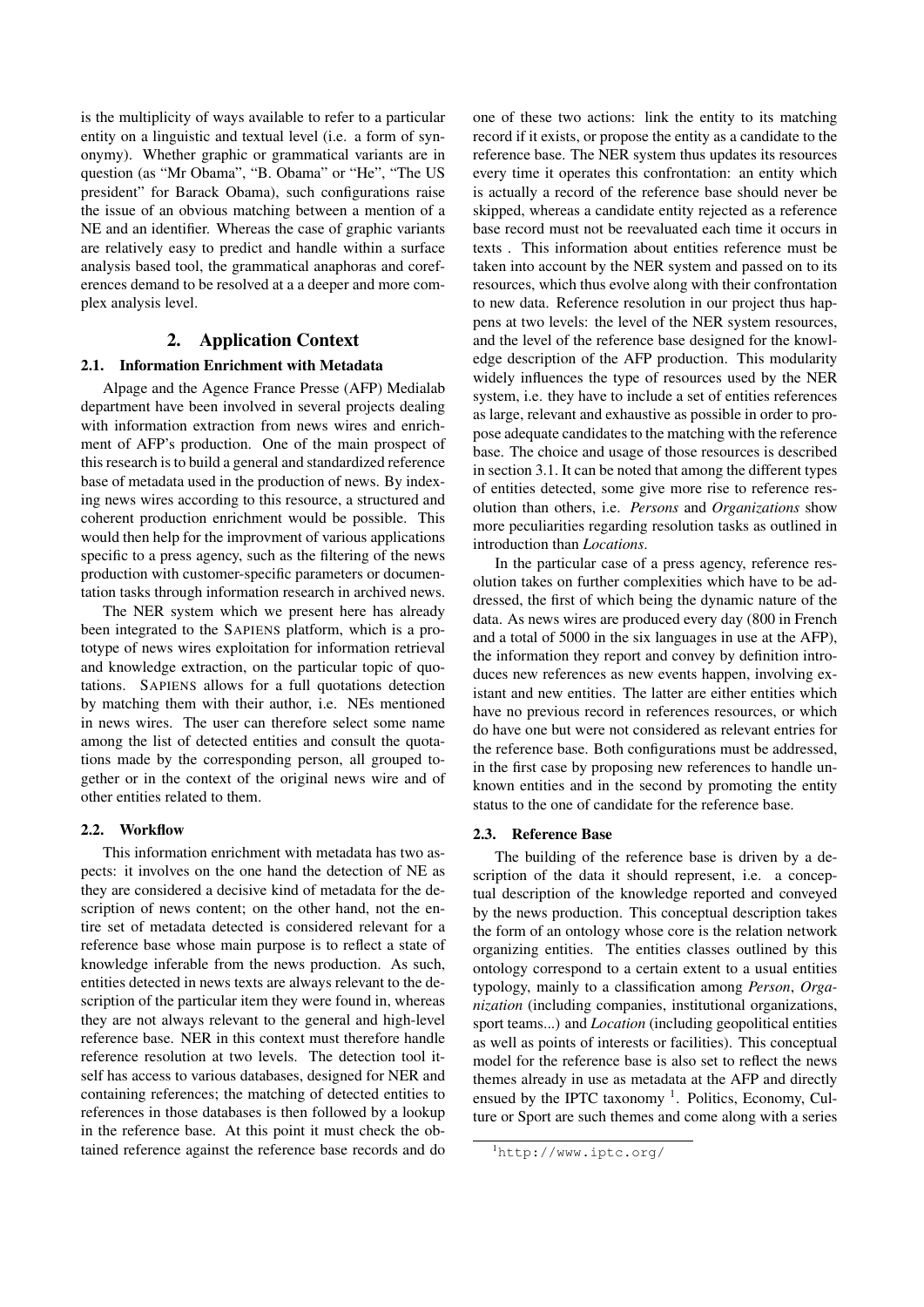of subcategories used to describe news content. Those will have to be integrated in the network formed by the entities found in texts and populating the reference base.

The reference base in itself is currently in development. The phase consisting in matching detected entities against this base and in updating NER resources accordingly is therefore not fully realized yet in the running of our system. However, this preliminary usage of the system is not isolated from the overall application. It will indeed be used to build a first set of records to be integrated to the base, before next iterations where the lookup and candidacy phases take place.

The integration of NE recognition and resolution in this application therefore allows for the reference base population, as well as for its maintenance: the news production will be processed by the NER system combined with other specialized modules; each news item will then be indexed according to the data extracted by the system, depending on their mapping with the reference base.

## 3. NP: a system for NER and Entity Reference Disambiguation

Our NER and Entity Reference Disambiguation system is a part of SXPipe, a robust and modular surface processing chain for various languages and unrestricted text, used for shallow analysis or pre-preprocessing before parsing [Sagot and Boullier, 2005; Sagot and Boullier, 2008]. SXPipe is a freely-available<sup>2</sup> set of tools which performs  $(1)$ "named entities" recognition: pre-tokenization named entities (URLs, emails, dates, addresses, numbers. . . ), (2) tokenization and segmentation in sentences, (3) token-based named entities (phrases in foreign languages. . . ), (4) nondeterministic multi-word units detection and spelling error correction, and (5) lexicon-based patterns detection. The NE module within SXPipe, called NP (from the French *Noms Propres*, "Proper Nouns"), belongs to the 5th step.

NP is divided in two different steps described below. The first step is a non-deterministic detection module, developed in SXPipe's dag2dag framework [Sagot and Boullier, 2008]. This framework allows for defining context-free patterns and for using dedicated gazetteers, while remaining very efficient in terms of processing time. The second step disambiguates the ambiguous output of the first step and resolves the NEs that are retained, w.r.t. a NE database described below. These two steps need not be consecutive. The rationale behind this is that other modules that are applied between NE detection and NE disambiguation/normalization could achieve some disambiguation. For example, in the above-described SAPIENS system for quotation detection, the verbatim quotation detection module chooses the type *Person* when a NE is interpreted as the author of a verbatim quotation, even when it is competing with other types (e.g., *Marseille*, which is both a city

<sup>2</sup>https://gforge.inria.fr/projects/lingwb/, distributed under an LGPL license.

| Type         | n# of entries | n# of variants |
|--------------|---------------|----------------|
| Person       | 263,035       | 883,242        |
| Location     | 551,985       | 624,175        |
| Organization | 17,807        | 44.983         |
| Work         | 27,222        | 59,851         |
| Company      | 9,000         | 17,252         |
| Product      | 3,648         | 6,350          |

Table 1: Quantitative data about the NE database underlying NP. Note that we have focused mostly on person, organization and location names.

and the last name of a mediatic historian and economist).<sup>3</sup>

Both modules rely on a large NE database extracted from several large-scale information repositories, mostly Wikipedia and GeoNames, as we shall now describe.

## 3.1. Resources and NE database building

Our NE database contains almost 900 000 entries and approx. 1,6 million NE denotation variants. It contains location, organization, person, company, product and work (booktitle, movie title. . . ) names. More detailed quantitative information is shown in Table 1.

We extracted this database from two different sources: GeoNames for location names,<sup>4</sup> and the French Wikipedia for the other types of NE.<sup>5</sup> Each entry has a unique id, either a GeoNames id or an URL pointing to a Wikipedia article.

For location names, we filtered the GeoNames database using criteria defined according to the nature of the corpus. Because of the size of this database, we did not retain all entries and all aliases for each entry. Instead, we kept all entries concerning France and all entries corresponding to villages, towns and administrative regions in other coutries, provided their population is known to GeoNames and equals at least 200 people. Moreover, we discarded all location names with a non-empty language indication different than "French" or that contained non-French characters. For each retained location name, we store the GeoNames id, the GeoNames normalized name, and the latitude and longitude. We also compute a weight from the number of inhabitants when it is provided by GeoNames. This weight will be used during the NE disambiguation step. Moreover, this weight allows us to compute a reasonable scale level for use in the final interface when showing the location in *Google Maps*. In case of homonymy, we assign unique normalized forms by appending an index to the original normalized form of each

<sup>&</sup>lt;sup>3</sup>In fact, our system is slightly more complex. In particular, it knows that the name of a capital city can be the author of a quotation, but should not be typed *Person* anyway. This is one of the most frequent cases of metonymy, described in introduction.

<sup>4</sup> Freely available at http://www.geonames.org

<sup>&</sup>lt;sup>5</sup>A full dump can be downloaded freely at http: //download.wikimedia.org/frwiki/latest/ frwiki-latest-pages-articles.xml.bz2.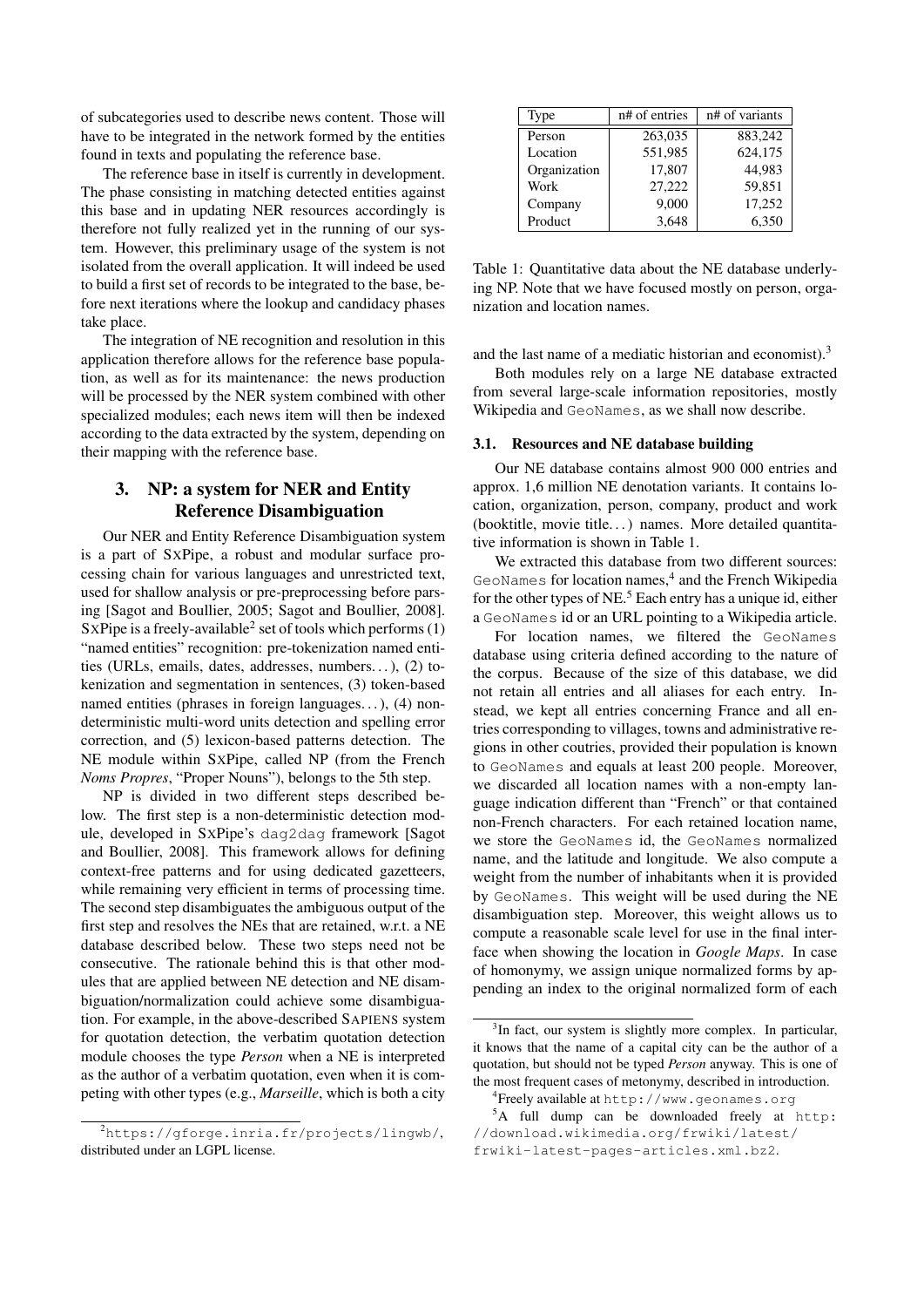entry but the first one (e.g., there are 14 entries for locations named *Paris*, whose normalized forms are respectively *Paris*, *Paris (2)*,. . .*Paris (14)*).

For other kinds of NEs (persons, organizations, companies, products and brands, artworks), we extracted information from the (French) Wikipedia. The exploitation of Wikipedia for NE detection and resolution is not new, but has been proved efficient [Balasuriya et al., 2009]. We manually defined a mapping from a set of Wikipedia "categories" to one of the above-mentioned NE types. This allowed to type the title of each relevant Wikipedia article. Each typed article gives birth to an entity, whose normalized form is built from the title of the article, to which a disambiguation index may be appended, as for the case of locations. Apart from the title of the article, we extract other mention "variants" by two different means:

- we parse the first sentence of each article and automatically extract variants from it (e.g., *CIA* in addition to *Central Intelligence Agency*, or *Marie-Ségolène Royal* in addition to *Ségolène Royal*); we also extract a "definition" for the entity (in the case of Ségolène Royal, *femme politique française (22 septembre 1953, Dakar –)*).
- we retrieve all redirection pages in the Wikipedia and consider their titles as variants for the entity denoted by the target page.

In the case of person names, additional variants are computed. Indeed, the set of already gathered variants and a large-coverage lexicon of first names extracted from our general-purpose French lexicon allow us to segment person names into the first name, a possible middle name, the last name, and a gender if possible <sup>6</sup>. New variants are then computed, in particular the omission or abbreviation of first and middle names, as in *M.-S. Royal* or *Royal*. <sup>7</sup> As for locations, we assign a weight to all entities extracted from Wikipedia, that will be used during the NE disambiguation step. We compute this weight in a very simple way, based on the size (number of lines) of the whole Wikipedia article.

The output of this extraction process from GeoNames and Wikipedia is corrected and enriched by a blacklist and a whitelist of NEs, both manually drawn up. From the resulting NE database, we extract a gazetteer from all variants of each NE, associated with its type (and gender for person names when available).<sup>8</sup>

### 3.2. NE Recognition

A context-free grammar consisting of 130 rules has been developed for defining patterns based on this gazetteer, as well as on specific lists for identifying relevant contexts (e.g., *ville*, *village*, *localite´*, i.e., *city*, *village*, *locality*; another example is a large list of first names, a list of possible titles such as *Dr.*, *Mme*, and others). Disambiguation heuristics have been activated, $9$  in order to make the amount of ambiguities added by this NE module as low as possible, although not null. Therefore, the output of the NE Recognizer is a DAG (Directed Acyclic Graph) in which each possible NE span and type combination is represented by a distinct path. Note that recognition involves typing. Therefore, in case of NE type ambiguity, this will be treated as NE recognition ambiguity, and solved by the NE disambiguation and normalization step.

## 3.3. NE Disambiguation and Resolution

The aim of the NE disambiguation and normalization module is to chose at most one NE reading for each sequence of tokens recognized in the previous step. A *reading* is defined as the combination of a path in the input DAG and an entry in the NE database (i.e., one path in the input DAG may correspond to several readings). Unlike [Pilz and Paaß, 2009] and others, our disambiguation module relies on heuristics based on quantitative and qualitative information, but not on machine learning techniques.

First, we define the *salience level* of an entity as follows. Within a given document, each mention of an entity increments its salience level by its weight. Moreover, we define for each document a geographic context (country and city) by storing all countries and cities mentioned in the document. Each mention of a location entity increments its salience level by an additional (small) weight if it is consistent with the geographic context. On the other hand, we divide by 2 the salience level of all entities each time we move from a document to the next one (here, documents are news wire items). $10$ 

The strategy we use to select a unique reading, or a limited number of competing readings, can be summed up as follows. NE readings may be tagged as "dubious" or "normal", according to various heuristics that involve the type, the salience level and the surface form of the mention of the entity, as well as its left context. For example, a person name is considered dubious if it is a single token and if it is not the last name of an entity that has been previously detected. If dubious and normal readings share at least one token, dubious readings are discarded.

Among remaining NE readings, we reduce the ambiguity as follows. Among all readings corresponding to the

<sup>6</sup>This person name variant extraction heuristics is specific to names from languages such as French that write the given name before the family name, which is the case in most person name occurrences in our corpus. Other orders should be taken into account in further work.

<sup>7</sup>A candidate such as *Royal*, i.e. an isolated last name, is discarded during the disambiguation step unless it refers to an entity mentioned earlier in the same news item in a more extended form, e.g. *Segol ´ ene Royal `*

<sup>&</sup>lt;sup>8</sup>As part of SXPipe, this database is freely available within the SXPipe distribution.

 ${}^{9}E.g.,$  longest match heuristics in some cases, preferences between pattern-based and gazetteer-based detection, and others.

 $10$ This division by 2 is merely a rule-of-thumb choice. In further work, we intend to conduct a series of experiments in order to optimize the salience dynamics w.r.t. performance levels.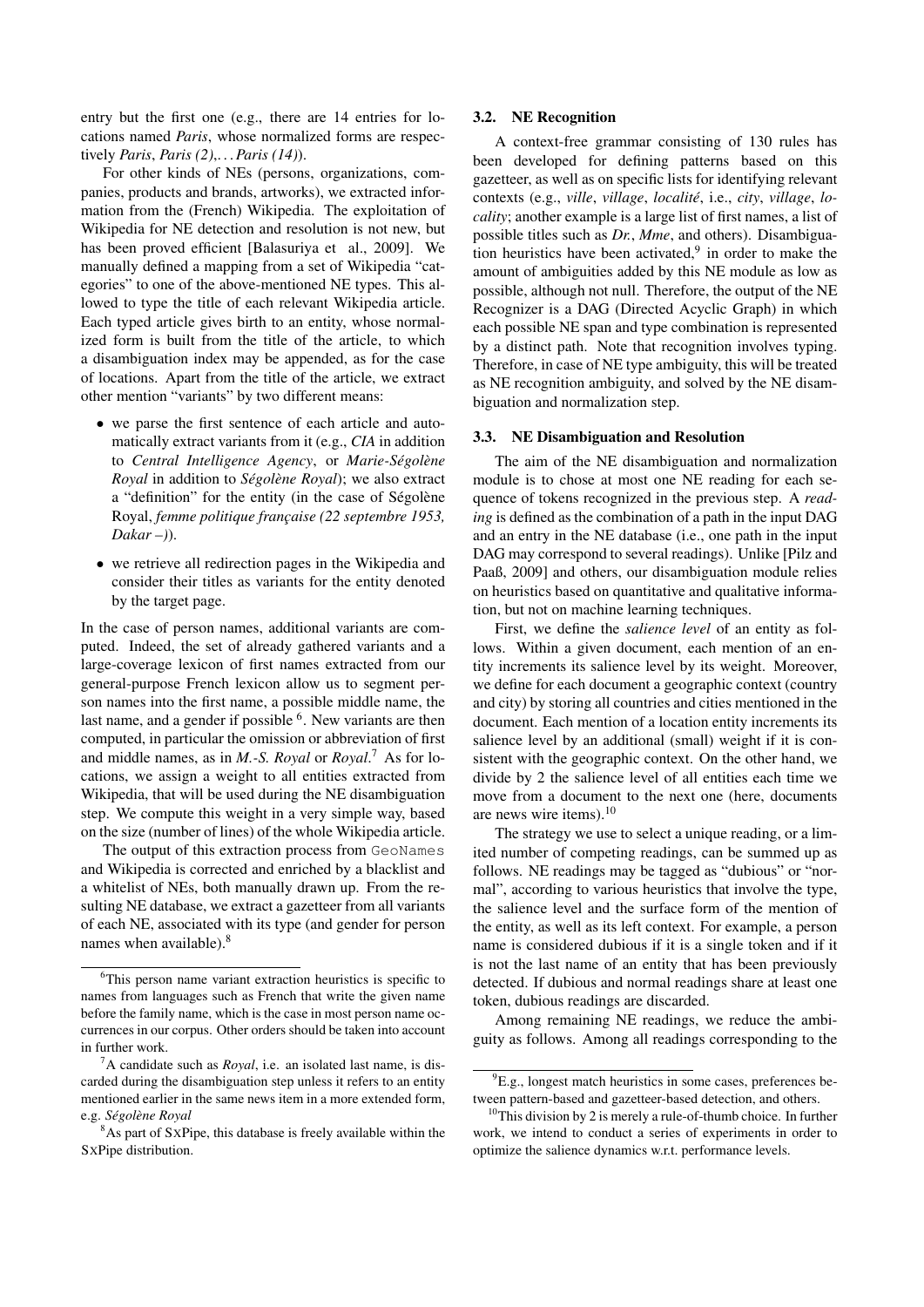| Person          | Total | Known | Unknown |
|-----------------|-------|-------|---------|
| References      | 223   | 111   | 112     |
| <b>Mentions</b> | 672   | 252   | 172     |
| Location        | Total | Known | Unknown |
| References      | 261   | 217   | 44      |
| <b>Mentions</b> | 672   | 613   | 59      |
| Organization    | Total | Known | Unknown |
| References      | 196   | 101   | 95      |
| Mentions        | 463   | 316   | 147     |

### Table 2: Corpus figures

same path, we keep only the reading that corresponds to the entity with the highest salience level.

Finally, in order to retain only one reading, we apply a simple longest-match left-to-right heuristics. However, ambiguity can be preserved in some cases, e.g., if a manual validation step follows the automatic processing.

## 4. Creation of a Reference Corpus for NER in French

In order to evaluate our NER and resolution system, a subset of news made available to us by the AFP has been selected and manually annotated. This annotation has the form of inline XML tagging and includes both mentionlevel and reference-level features: span boundaries and type on the one hand, and unique identifier matching a record in the reference base on the other. We aim indeed at addressing NER and reference resolution in an integrated way, which reasonably entails a unique evaluation resource suitable for evaluating the performance of both modules as well as of their interaction (in a comparable way to what is described in [Möller et al., 2004]).

This set of news wires is made up of 100 items with an average of 300 words each. Table 2 shows the distribution over NE types and mentions with known and unknwon refrences.It is freely available within the SXPipe distribution.

The NE types which we included in the annotation are similar to the ones selected in most dedicated conference shared tasks; they are so far limited to *Person*, *Organization* and *Location*. The identifier is a copy of the record identifier in the NER resources (section 3.3.). If no matching record exists, the canonical form is then stated and an attribute indicating this absence of record is added to the mention tag. The NE mentions do not include tokens which are not part of the name itself, such as titles for person names (*Dr.* or *Mr.*).

Annotation examples:

- Le président <Person name="Barack Obama">Barack Obama</Person> a approuvé un accord
- grippe porcine au <Location name="Canada (2)">Canada</Location> a été révisé

- <Person name="Mohammed Abdullah Warsame" ref="unknown">Mohammed Abdullah Warsame</Person>, 35 ans, habitant

## 5. Evaluation

Development and Test Data The gold corpus was divided in two parts of equivalent size: a development set and a test set. This division between development and test data ensures that the accuracy of the system is not artificially improved by the knowledge of the whole data. One out of every two items forms the test set in order to avoid systematic biaises caused by specific NEs which occur more frequently in a specific part of the corpus.

Metrics As for the metrics applied, we rely on a classical F-score obtained by the harmonic mean of precision and recall. However we calculated more than one F-score, by considering different ways of defining the intersection between the number of entities retrieved by the system and the number of relevant entities occuring in the evaluation corpus.

At the level of NER, it seems indeed reasonable to consider as fully correct any detection of entity mention along with its exact boundaries (correctness of span) and type. This is for example the requirement of the Conll 2003 shared task [Sang and Meulder, 2003] and the scoring is then based on it. Our choice thus depart from scoring methods such as the one of the Message Understanding Conference (MUC) framework [Grishman and Sundheim, 1996] which also allows for partial credit in cases of partial span or wrong type detection. One could also consider that, depending on the application context, one feature or another is of more importance. For instance, extracting entities with incorrect spans or failing to get a maximal precision generates a noise which can be highly unconvenient with regards to the user experience and expectations. Precision can thus be favoured in the calculation of the F-score by giving it more weight than to recall. This focuses efforts on the improvement of precision, even if it means a drop of recall performance, if this is the result considered as the best suited for an application. The metrics used in MUC include this kind of considerations and produce several measures depending on the system feature which is put forward.

When including the performance of reference resolution within the evaluation, the retrieved-relevant intersection must consider as correct matches only the ones which show the right reference as one of their feature. Fully correct matches at the reference resolution level are thus the ones which show span, type and reference correction.

In practice we aim at obtaining three evaluation levels. First, at the recognition level, the accuracy of the system is scored according to the mentions whose span and type are correctly detected. Then we measure the ability of the system to detect that a mention should be matched against a reference record (as opposed to mentions that do not correspond to an entity present in the database). Last, we score